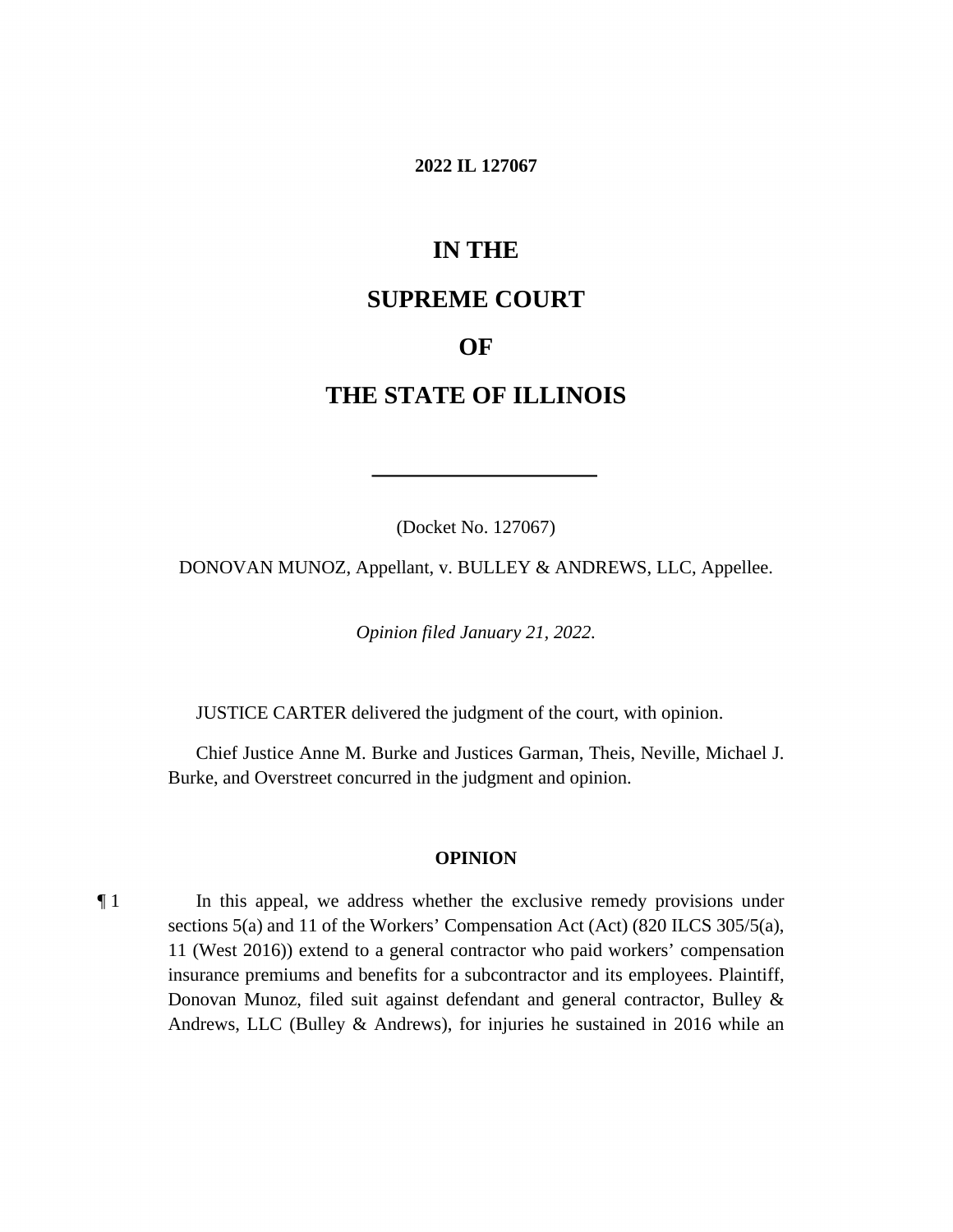employee of defendant's subcontractor, Bulley & Andrews Concrete Restoration, LLC (Bulley Concrete).

 pursuant to section 2-619(a)(9) of the Code of Civil Procedure (Code) (735 ILCS The appellate court affirmed the judgment of the circuit court. 2021 IL App (1st) provisions under sections 5(a) and 11 of the Act do not extend to a general ¶ 2 The circuit court dismissed plaintiff's lawsuit on defendant's motion to dismiss 5/2-619(a)(9) (West 2016)). The circuit court of Cook County found that defendant was immune from the lawsuit under the exclusive remedy provisions of the Act. 200254. We allowed plaintiff's petition for leave to appeal. Ill. S. Ct. R. 315 (eff. Oct. 1, 2020). We hold that, under the facts of this case, the exclusive remedy contractor who is not the employee's immediate employer. We reverse the judgments of the appellate court and the circuit court and remand for further proceedings.

#### ¶ 3 I. BACKGROUND

 into an agreement with Bulley & Andrews to serve as the general contractor for a ¶ 4 Defendant, Bulley & Andrews, is a corporation and the sole owner of Bulley Concrete. In March 2015, RAR2-222 South Riverside, LLC (RAR2-222), entered project located at 222 South Riverside in Chicago. Article 11, section 11.1 of the agreement required Bulley & Andrews, in relevant part, to

> "purchase from and maintain in a company or companies lawfully authorized to do business in the jurisdiction in which the Project is located such insurance as will protect the Contractor from claims set forth below which may arise out of or result from the Contractor's operations and completed operations under the Contract and for which the Contractor may be legally liable, whether such operations be by the Contractor or by a Subcontractor or by anyone directly or indirectly employed by any of them, or by anyone for those acts any of them may be liable.

.1 Claims under workers' compensation, disability benefit and other similar employee benefit acts that are applicable to the Work to be performed;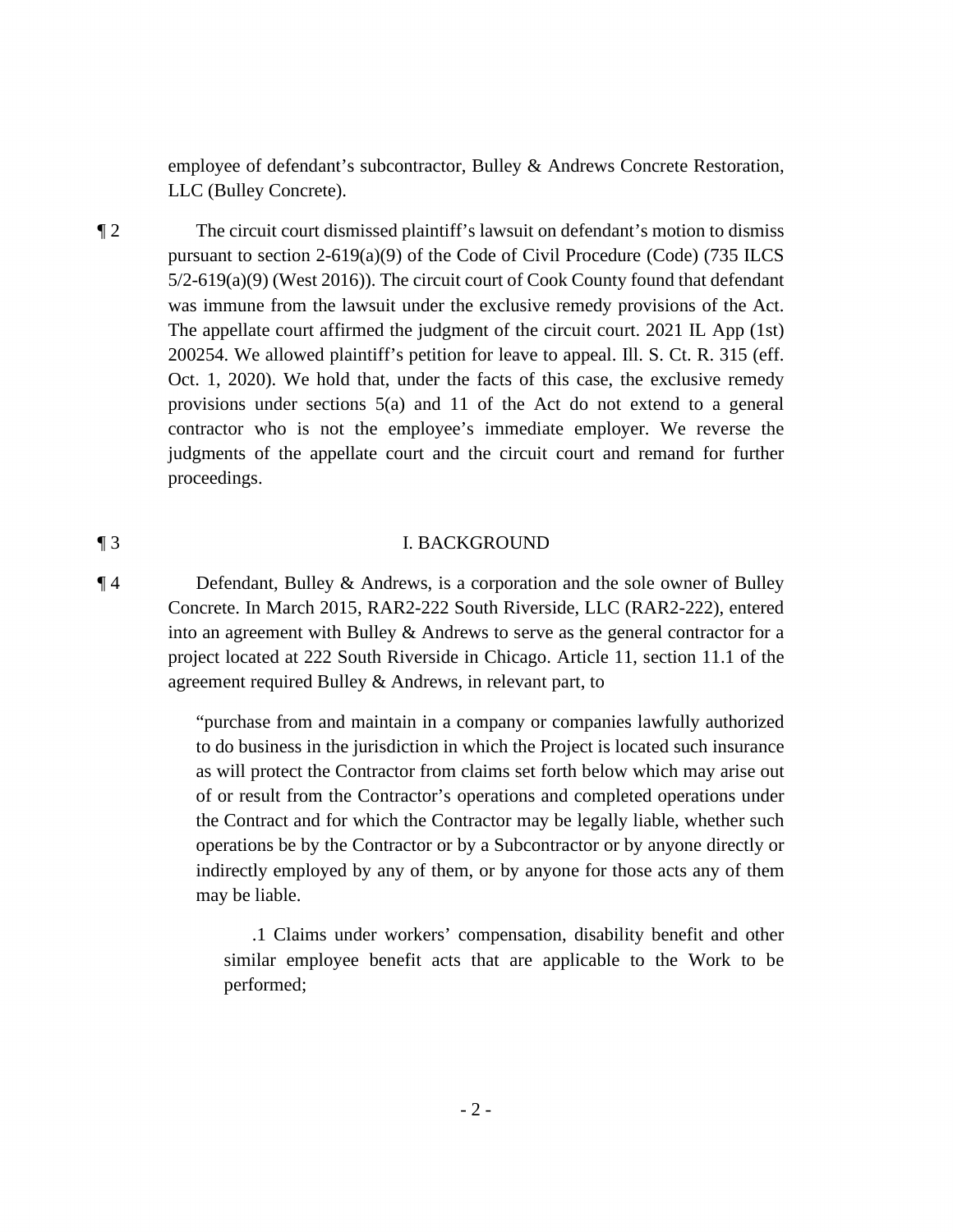or disease, or death of the Contractor's employees; .2 Claims for damages because of bodily injury, occupational sickness

 death of any person other than the Contractor's employees; .3 Claims for damages because of bodily injury, sickness or disease, or

.4 Claims for damages insured by usual personal injury liability coverage."

 has its own distinct federal tax identification number. The companies file separate ¶ 5 Bulley Concrete is a wholly owned subsidiary of Bulley & Andrews. Bulley Concrete was previously known as Takao Nagai Concrete Restoration (Takao Nagai). Bulley & Andrews bought Takao Nagai in 2010 and continued operating the company under the Takao Nagai name until approximately 2015. Bulley & Andrews and Bulley Concrete are operated as separate corporations. Each company federal and state income tax returns. The companies have different presidents and employ different workers. Bulley Concrete employs approximately 100 laborers, caulkers, and concrete finishers. Bulley & Andrews employs approximately 500 carpenters and laborers.

¶ 6 As part of the scope of the work for the project, Bulley & Andrews performed much of the concrete work itself, but no language to this effect was included in its contract with RAR2-222. Bully & Andrews used Bulley Concrete and its employees for the concrete work on the project. Bulley & Andrews executed contracts with other subcontractors for work on the project but did not enter into any such contract with Bulley Concrete.

¶ 7 Plaintiff, Donovan Munoz, was employed as a construction worker by Bulley Concrete. Plaintiff was injured on December 4, 2016, at the 222 South Riverside construction site while employed by Bulley Concrete. On that date, plaintiff signed in on a Bulley Concrete time sheet, and Bulley Concrete paid his wages. During the 2016 calendar year, Bulley Concrete withheld and paid federal and Illinois income taxes, Medicare, and Social Security taxes on behalf of plaintiff.

 prevent it from freezing while it cured. On December 4, 2016, plaintiff was directed ¶ 8 Prior to December 4, 2016, Bulley Concrete workers poured concrete at the 222 South Riverside construction site and covered the wet concrete with blankets to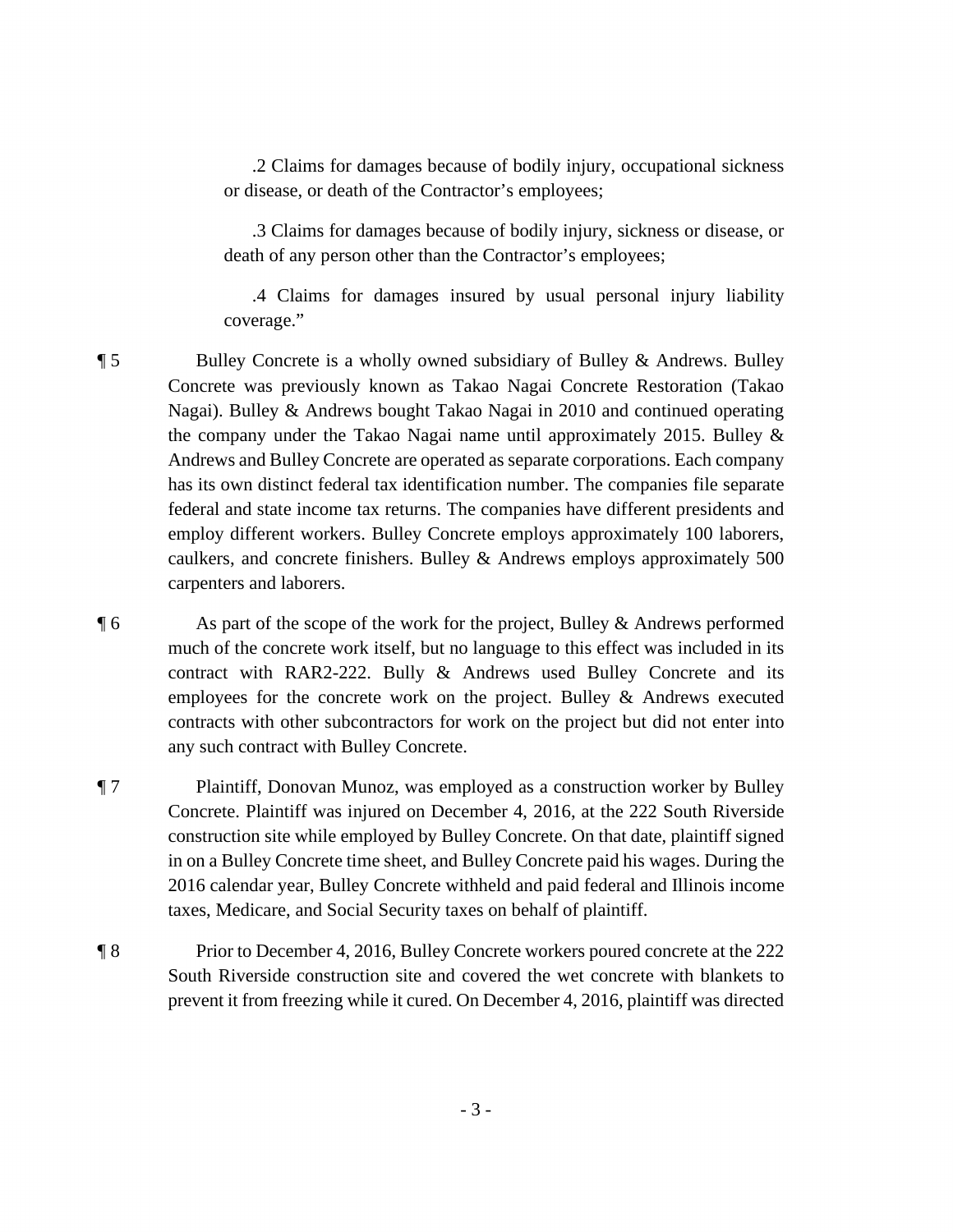by his employer, Bulley Concrete, to go to the 222 South Riverside project to pull the blankets off the fresh concrete to permit workers from another subcontractor to perform additional work on the concrete. While attempting to pull the blankets from the concrete, plaintiff injured his back.

- injury. He was also paid \$2157.71 in temporary disability benefits. At the time of policy issued by Arch Insurance Company. Bulley & Andrews and other subsidiaries and affiliates of the company were insured under the same policy. ¶ 9 Plaintiff filed a claim with the Illinois Workers' Compensation Commission against Bulley Concrete. Plaintiff incurred medical bills of [\\$76,046.34](https://76,046.34) to treat his the occurrence, Bulley Concrete was an insured under a workers' compensation Bulley & Andrews paid the premiums for the insurance. The policy provided for a \$250,000 deductible for every claim.
- and control of the means and methods of the work on the construction site to ensure objects and construction materials." ¶ 10 On April 11, 2019, plaintiff filed a personal injury action against Bulley & Andrews, RAR2-222, and the management company that operated 222 S. Riverside, Behringer Harvard South Riverside, LLC (Behringer). Plaintiff alleged that Bulley & Andrews, in its capacity as general contractor, "retained control over the safety of the construction site, supervision of the work at the construction site, that all work was performed safely by all subcontractors, including [plaintiff's] employer." Plaintiff further alleged that Bulley & Andrews breached its duty of care by failing to use its retained control to stop plaintiff's employer, Bulley Concrete, from using unsafe equipment; by permitting an unsafe condition to be created through the use of worn, unfit, and defective concrete blankets; and by failing "to regulate and limit the hours worked by laborers, including plaintiff, thus making him more susceptible to injuring himself through repetitive lifting of heavy
- ¶ 11 Bulley & Andrews moved to dismiss plaintiff's complaint pursuant to section 2-619(a)(9) of the Code (735 ILCS 5/2-619(a)(9) (West 2016)). Bulley & Andrews contended that plaintiff's claims were barred by the exclusive remedy provisions of the Act (820 ILCS 305/5(a), 11 (West 2016)). Bulley & Andrews argued that it had a preexisting legal obligation to pay for plaintiff's workers' compensation benefits and that it did so by paying more than \$76,000 of his medical bills.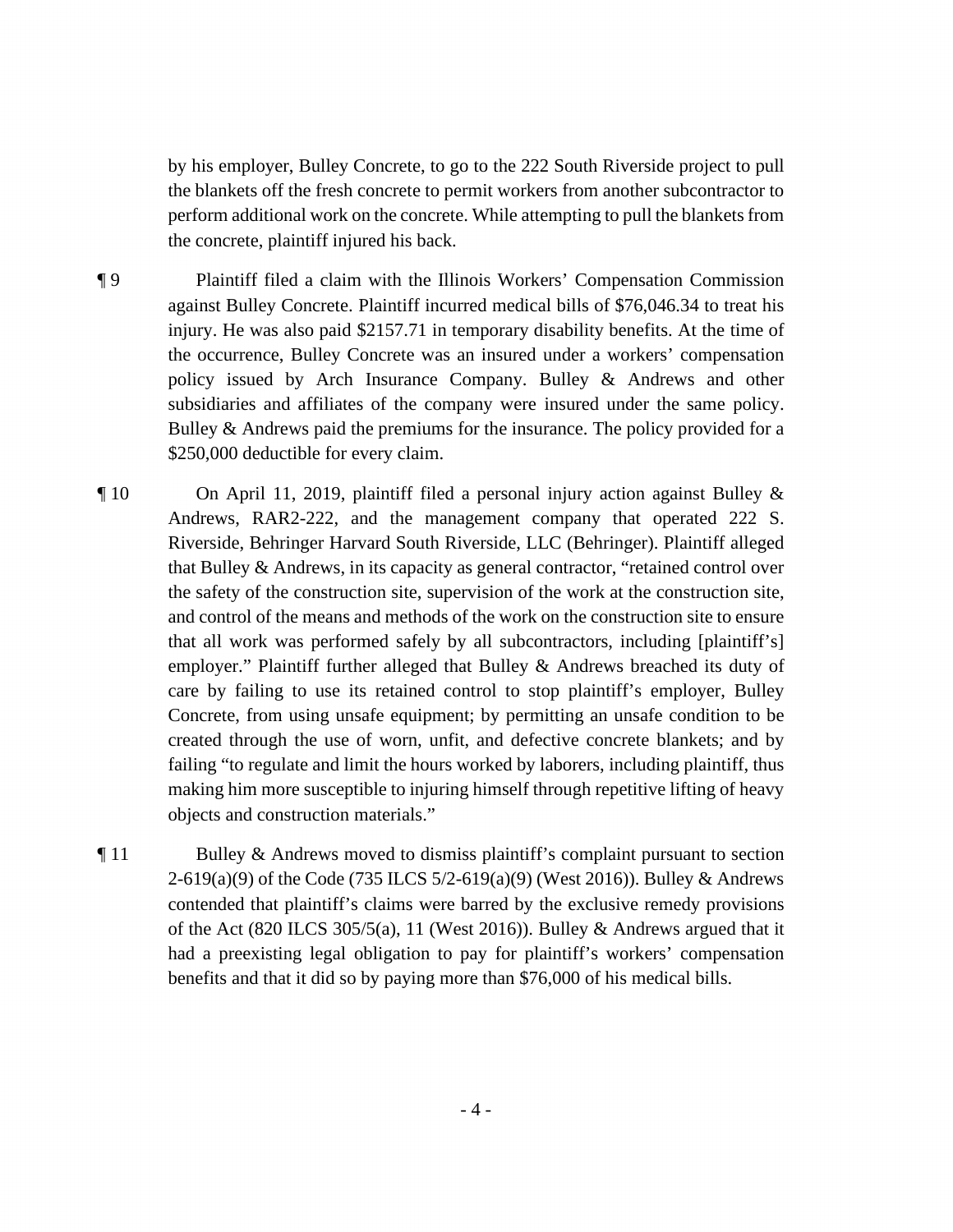- The circuit court's order found there was no just reason to delay the enforcement ¶ 12 On December 27, 2019, the circuit court granted the motion to dismiss, finding that Bulley & Andrews was legally obligated under its contract with RAR2-222 to pay for the workers' compensation insurance and benefits that plaintiff received. or appeal of its order under Illinois Supreme Court Rule  $304(a)$  (eff. Mar. 8, 2016).<sup>1</sup> The appellate court affirmed. 2021 IL App (1st) 200254.
- ¶ 13 We allowed plaintiff's petition for leave to appeal. Ill. S. Ct. R. 315 (eff. Oct. 1, 2020). We also allowed the Illinois Trial Lawyers Association to file an *amicus curiae* brief. Ill. S. Ct. R. 345 (eff. Sept. 20, 2010).

### ¶ 14 II. ANALYSIS

- was his employer, the exclusive remedy provisions under sections 5(a) and 11 of ¶ 15 The parties to this appeal dispute whether the circuit court properly granted the motion of Bulley & Andrews to dismiss under section 2-619(a)(9) of the Code (735 ILCS 5/2-619(a)(9) (West 2016)). Plaintiff argues that, because Bulley Concrete the Act (820 ILCS 305/5(a), 11 (West 2016)) did not bar him from suing Bulley  $\&$ Andrews. Thus, according to plaintiff, the circuit court improperly granted the section  $2-619(a)(9)$  motion to dismiss.
- ¶ 16 Bulley & Andrews submits that the exclusive remedy provisions of the Act apply to bar plaintiff's cause of action because it was legally obligated under the contract with RAR2-222 to insure the project in all aspects, including workers' compensation coverage for its employees and those of its wholly owned subsidiaries such as Bulley Concrete. Accordingly, Bulley & Andrews argues that the circuit court properly dismissed plaintiff's cause of action.
- ¶ 17 A. Standard of Review
- ¶ 18 This appeal involves a motion to dismiss under section 2-619(a)(9) of the Code (735 ILCS 5/2-619(a)(9) (West 2016)). This court recently reiterated that<br> $\frac{1}{10}$  referdents BAB2 222 and Behringer did not move to dismiss plaintiff's complete

 $1$ Defendants RAR2-222 and Behringer did not move to dismiss plaintiff's complaint against them, and the case continues as to those defendants.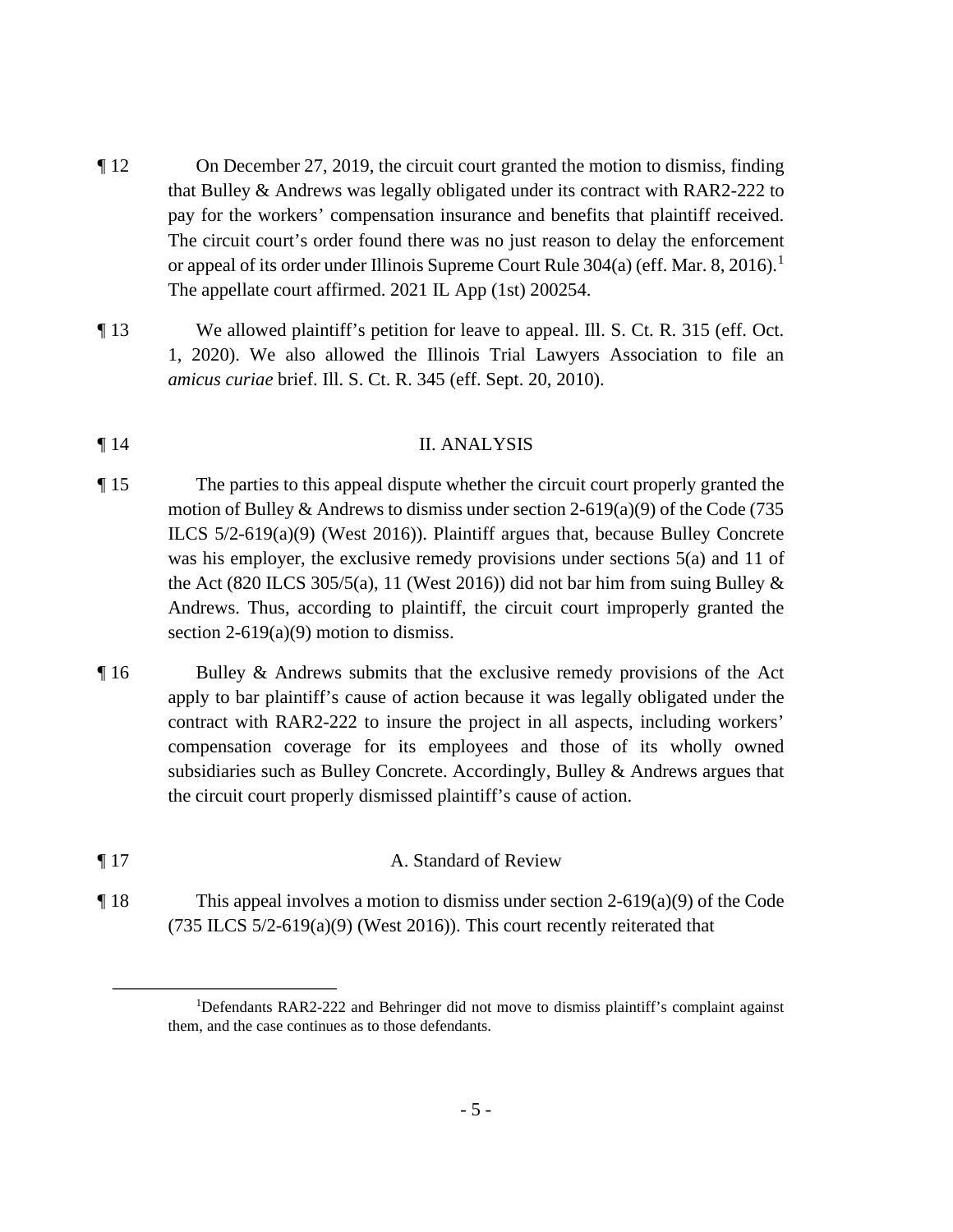" '[t]he purpose of a section 2-619 motion to dismiss is to dispose of issues of law and easily proved issues of fact at the outset of litigation.' [Citation.] Section  $2-619(a)(9)$  of the Code permits involuntary dismissal where 'the claim asserted against [the] defendant is barred by other affirmative matter avoiding the legal effect of or defeating the claim.' [Citation.]" *Valerio v. Moore Landscapes, LLC*, 2021 IL 126139, ¶ 19.

- supporting documents in the light most favorable to the nonmoving party.' " *Id.*  ¶ 19 In ruling on a section 2-619 motion, a court " 'must interpret all pleadings and ¶ 20 (quoting *In re Chicago Flood Litigation*, 176 Ill. 2d 179, 189 (1997)). A court must therefore accept as true all well-pleaded facts of the complaint and inferences that may be reasonably drawn in the plaintiff's favor. *Id.* A ruling on a section 2- 619 motion to dismiss presents an issue of law that we review *de novo*. *Id.*
- Construction of a contract also presents a question of law that we review *de novo*. ¶ 20 This appeal also raises an issue of statutory interpretation of sections 5(a) and 11 of the Act (820 ILCS 305/5(a), 11 (West 2016)). We review issues of statutory construction *de novo*. *Valerio*, 2021 IL 126139, ¶ 20. Finally, this appeal raises an issue of construction of the contract between Bulley & Andrews and RAR2-222. *Id.*

### ¶ 21 B. Workers' Compensation Act

- meaning. *Taylor v. Pekin Insurance Co.*, 231 Ill. 2d 390, 395 (2008). "It is well ¶ 22 This appeal requires us to consider whether plaintiff's cause of action against Bulley & Andrews is barred by the exclusivity provisions of the Act. 820 ILCS 305/5(a), 11 (West 2016). Our primary goal in interpreting the Act is to ascertain and give effect to the intent of the legislature. *Cassens Transport Co. v. Industrial Comm'n*, 218 Ill. 2d 519, 524 (2006). The most reliable indicator of legislative intent is the language of the statute, which must be given its plain and ordinary settled that courts cannot depart from the plain language of a statute by reading into it exceptions, limitation[s], or conditions not expressed by the legislature." *In re Haley D.*, 2011 IL 110886, ¶ 73.
- ¶ 23 The Act "is designed to provide financial protection to workers for accidental  injuries arising out of and in the course of employment." *Meerbrey v. Marshall*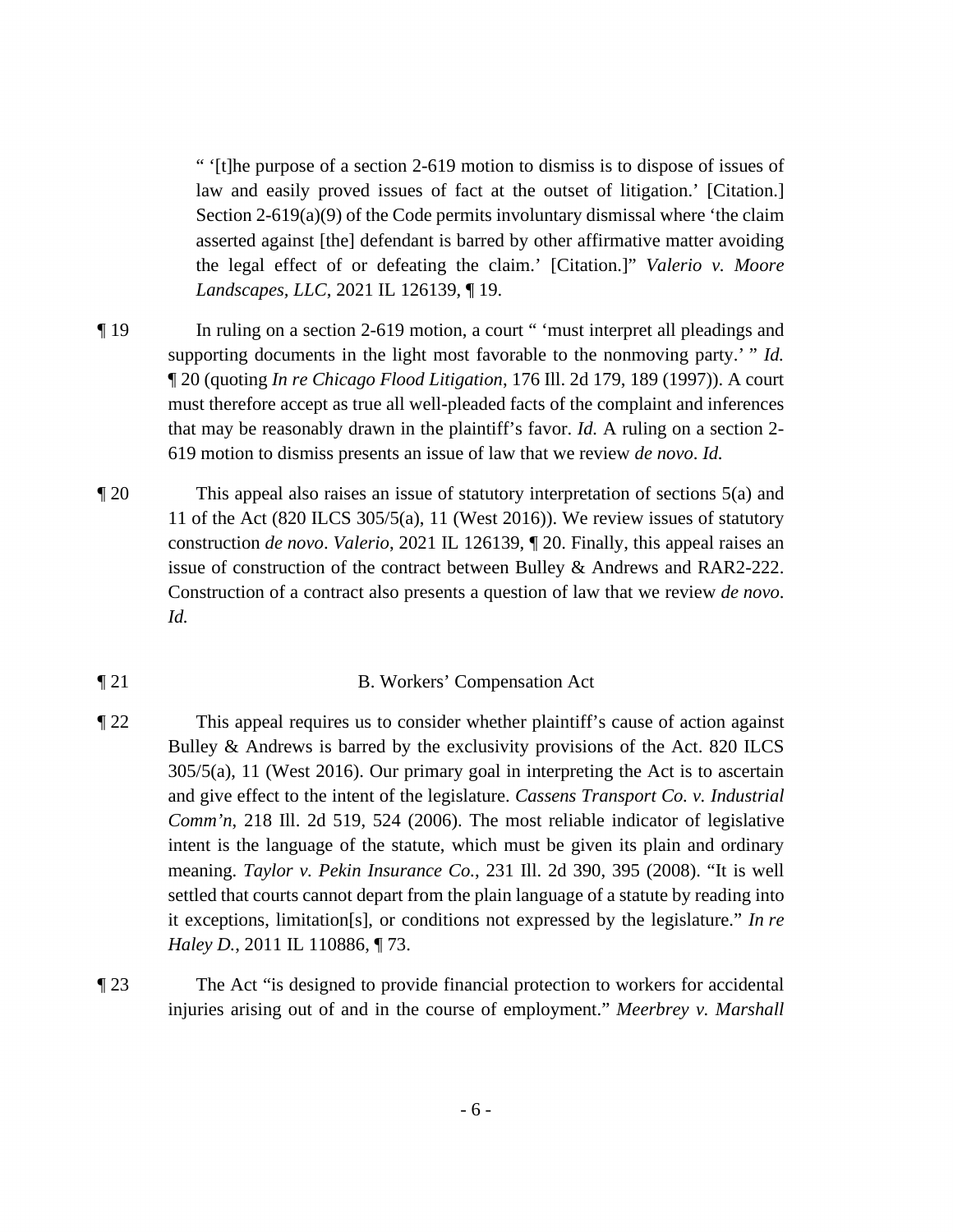*Field & Co.*, 139 Ill. 2d 455, 462 (1990). The purpose of workers' compensation is to place upon the industry the costs of industrial accidents. *Id.* at 469. The Act establishes a system of liability without fault by which the employer exchanges traditional common-law defenses for the prohibition of common-law suits against it. 820 ILCS 305/1 *et seq.* (West 2016); *Forsythe v. Clark USA, Inc.*, 224 Ill. 2d 274, 296 (2007). The exclusive remedy provisions are part of the *quid pro quo* that balances the sacrifices and gains of employees and employers. *Meerbrey*, 139 Ill. 2d at 462. The exclusive remedy provisions are provided for in sections 5(a) and 11 of the Act. Section 5(a) of the Act states, in relevant part:

 recommendations for the employer or the agents or employees of any of them "No common law or statutory right to recover damages from the employer, his insurer, his broker, any service organization that is wholly owned by the employer, his insurer or his broker and that provides safety service, advice or for injury or death sustained by any employee while engaged in the line of his duty as such employee, other than the compensation herein provided, is available to any employee who is covered by the provisions of this Act, to any one wholly or partially dependent upon him, the legal representatives of his estate, or any one otherwise entitled to recover damages for such injury." 820 ILCS 305/5(a) (West 2016).

Section 11 of the Act provides, in relevant part:

the provisions of this Act \*\*\*." *Id.* § 11.<sup>2</sup> "The compensation herein provided, together with the provisions of this Act, shall be the measure of the responsibility of any employer engaged in any of the enterprises or businesses enumerated in section 3 of this Act, or of any employer who is not engaged in any such enterprises or businesses, but who has elected to provide and pay compensation for accidental injuries sustained by any employee arising out of and in the course of the employment according to

<sup>&</sup>lt;sup>2</sup>We note that sections 5(a) and 11 of the Act were amended by Public Act 101-6, § 5 (eff. May 17, 2019). The amendment added section 1.2, exempting certain civil actions from the exclusive remedy provisions of sections 5(a) and 11. See 820 ILCS 305/1.2 (West 2020). The subject of this amendment is not at issue in this appeal.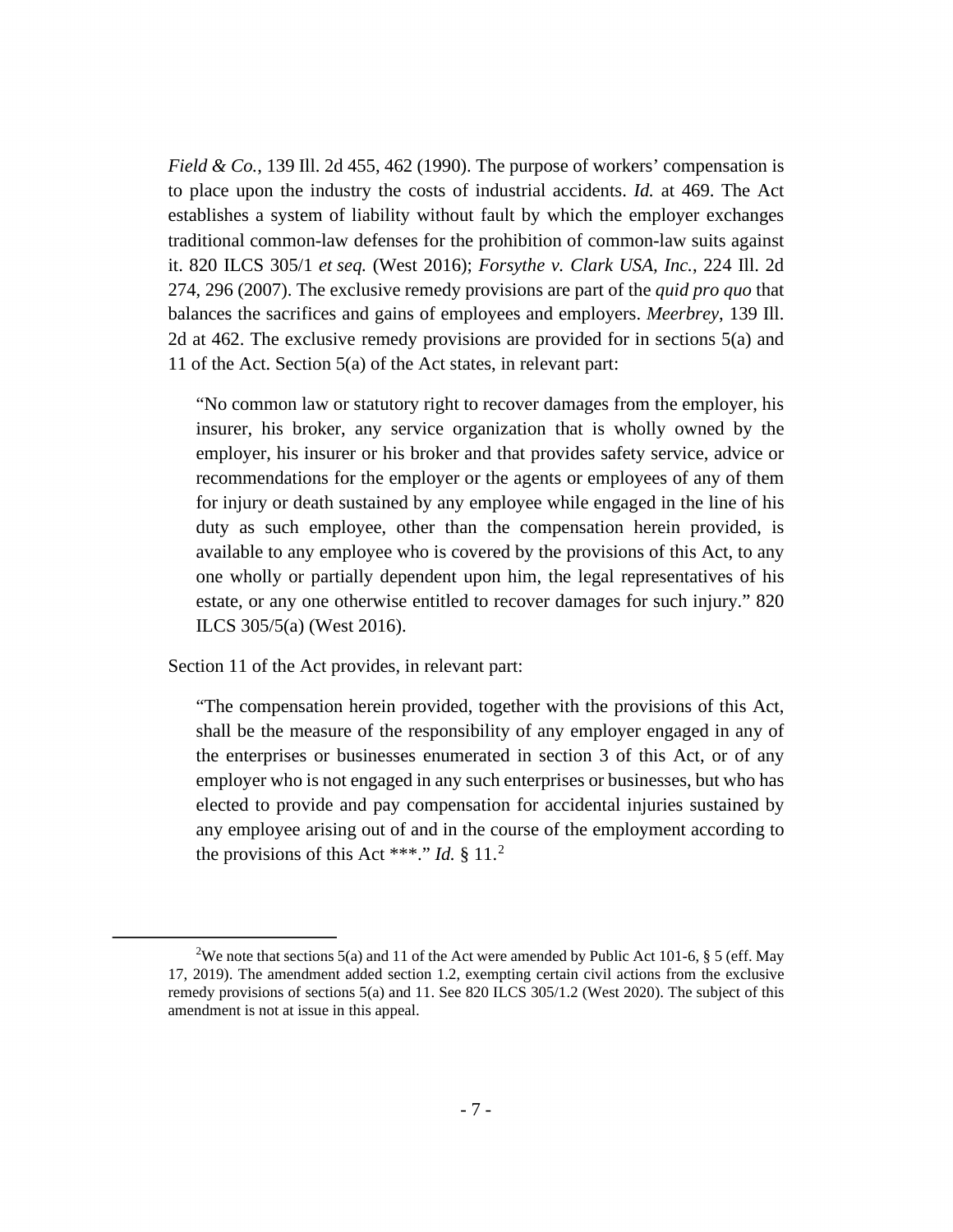¶ 24 There is no dispute that on December 4, 2016, plaintiff was an employee under the Act and that he was injured in the course of employment. Rather, the dispute in this appeal concerns whether Bulley  $\&$  Andrews, who was not plaintiff's direct employer, enjoys the immunity afforded by the exclusive remedy provisions of the Act.

#### $\llbracket 25$  The term "employer" is defined in section 1(a) of the Act, as

 manner provided in this Act elected to become subject to the provisions of this "2. Every person, firm, public or private corporation \*\*\* who has any person in service or under any contract for hire, express or implied, oral or written, and who is engaged in any of the enterprises or businesses enumerated in Section 3 of this Act, or who at or prior to the time of the accident to the employee for which compensation under this Act may be claimed, has in the Act, and who has not, prior to such accident, effected a withdrawal of such election in the manner provided in this Act.

 insured, in any company or association authorized under the laws of this State to insure the liability to pay compensation under this Act, or guaranteed his 3. Any one engaging in any business or enterprise referred to in subsections 1 and 2 of Section 3 of this Act who undertakes to do any work enumerated therein, is liable to pay compensation to his own immediate employees in accordance with the provisions of this Act, and in addition thereto if he directly or indirectly engages any contractor whether principal or sub-contractor to do any such work, he is liable to pay compensation to the employees of any such contractor or sub-contractor unless such contractor or sub-contractor has liability to pay such compensation. \*\*\*

 may recover the amount thereof from the contractor or sub-contractor, if any, In the event any such person pays compensation under this subsection he and in the event the contractor pays compensation under this subsection he may recover the amount thereof from the sub-contractor, if any.

This subsection does not apply in any case where the accident occurs elsewhere than on, in or about the immediate premises on which the principal has contracted that the work be done." *Id.* § 1(a)(2), (3).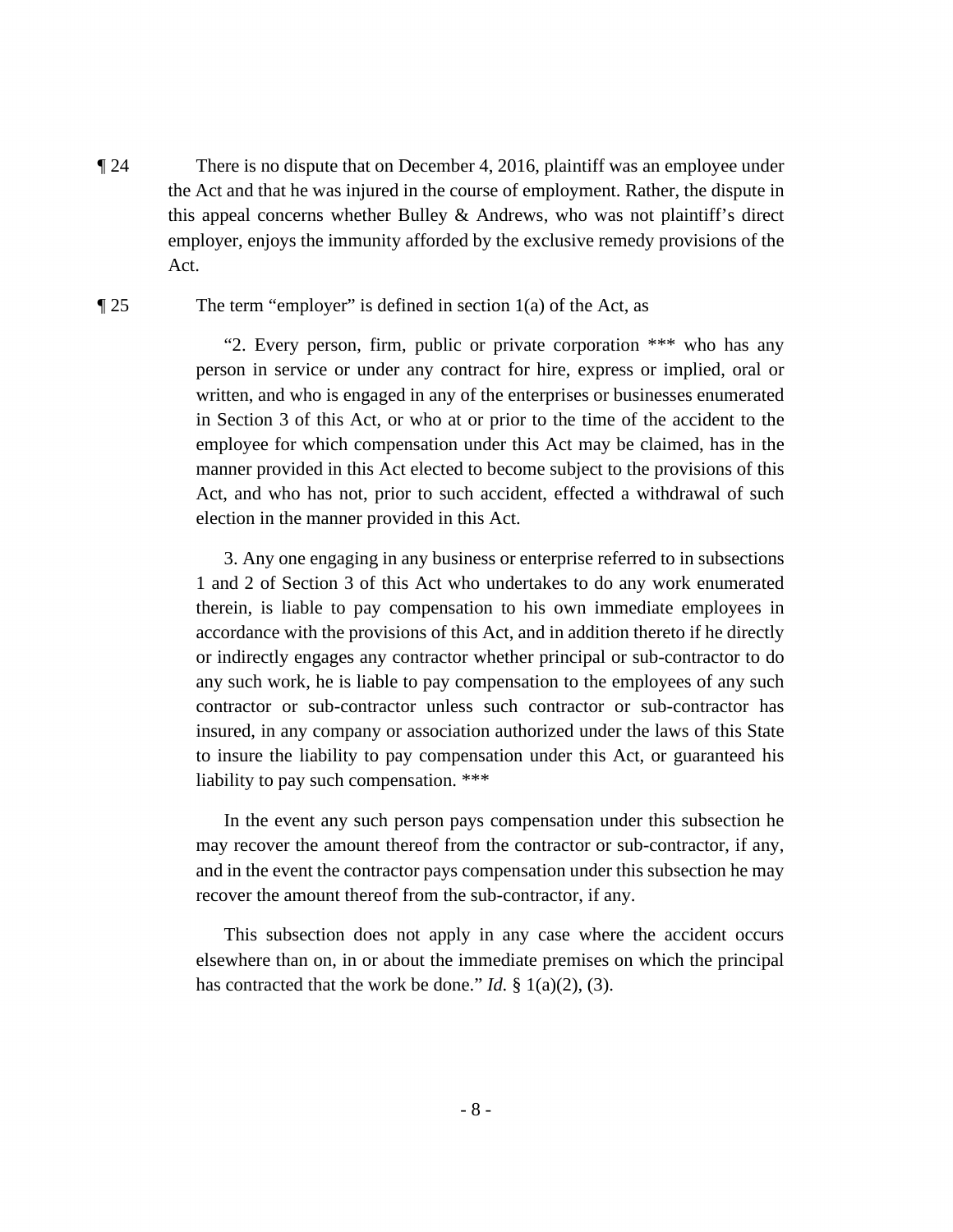¶ 138.1(a)(3)). *Laffoon*, 65 Ill. 2d at 440. The workers later sued the general  *et seq.*). *Laffoon*, 65 Ill. 2d at 441. One of the general contractors moved for conferred on employers by section 5(a). The trial courts agreed with the general contractors and granted the motions to dismiss in favor of the other two general ¶ 26 This court previously addressed this very issue in *Laffoon v. Bell & Zoller Coal Co.*, 65 Ill. 2d 437 (1976). *Laffoon* involved three consolidated appeals by injured workers employed by different subcontractors that did not provide them with workers' compensation insurance. In each instance, the general contractor that hired the uninsured subcontractor was required to pay compensation benefits to the injured employee under section  $1(a)(3)$  of the Act (Ill. Rev. Stat. 1975, ch. 48, contractors under the structural work statute (Ill. Rev. Stat. 1975, ch. 48, ¶ 60 summary judgment, and two of the general contractors moved to dismiss the plaintiffs' causes of action. The general contractors claimed that, by paying the injured workers benefits under the Act, they were entitled to the same immunity contractors and granted summary judgment in favor of one of the general contractors. *Id.* at 441-43.

 compensation benefits to the employee under section 1(a)(3) of the Act. *Id.* at 443. the employer of the injured employee. *Id.* This court rejected the general  $\P$  27 On appeal before this court, the general contractors maintained that section 5(a) of the Act provided them with immunity from an action for damages by an employee of an uninsured subcontractor when they were required to pay The workers claimed that section 5(a) was intended to provide immunity only to contractors' argument and held that only an injured worker's direct employer can claim immunity. *Id.* at 447. We specifically held:

> "[W]e must interpret section  $5(a)$  as conferring immunity upon employers only from common law or statutory actions for damages by their immediate employees. To hold otherwise in light of the present factual situations would be violative of the injured employee's right to due process and equal protection of the laws." *Id.*

 ¶ 28 As this court made clear in *Laffoon*, immunity does not hinge on the payment of benefits. Rather, under the plain language of section 5(a), immunity is conferred only on immediate employers of an injured worker. *Id.* Here, there is no dispute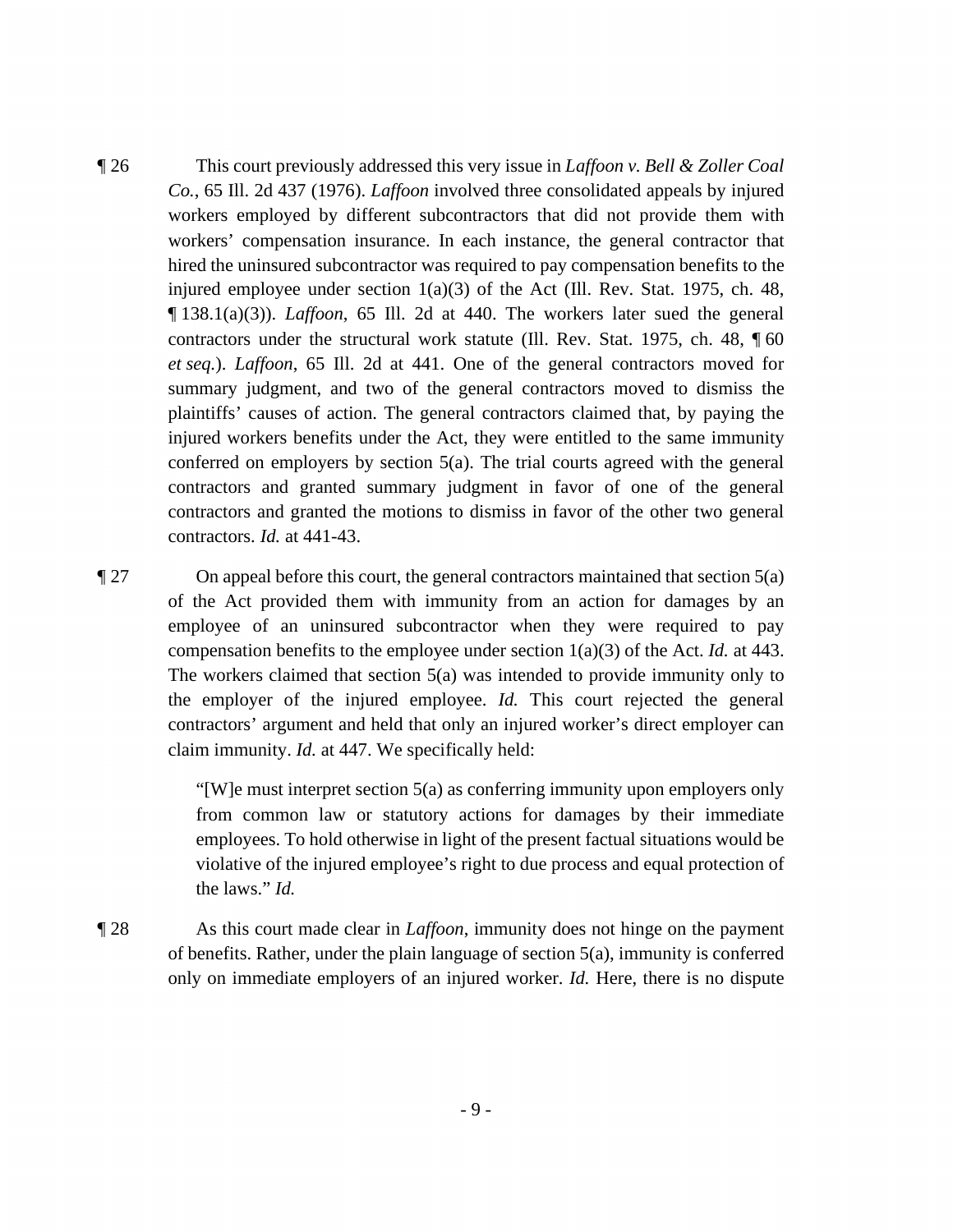that Bulley & Andrews was not plaintiff's immediate employer. Therefore, plaintiff is not barred from suing Bulley & Andrews by sections  $5(a)$  and 11 of the Act.

- operated as separate entities, only the entity that was the immediate employer of ¶ 29 The fact that plaintiff's immediate employer, Bulley Concrete, was a subsidiary of Bulley & Andrews is of no import. If a parent company and its subsidiary are the injured worker is entitled to section 5(a) immunity. See *Forsythe*, 224 Ill. 2d at 297-98. In this case, there is no dispute that Bulley & Andrews and Bulley Concrete were operated as separate and distinct entities. Each company had separate tax identification numbers, executives, project superintendents, and workers. Accordingly, Bulley & Andrews is not entitled to immunity under the Act.
- ¶ 30 Although the appellate court acknowledged that the case at bar is factually similar to *Laffoon*, it declined to follow our holding. 2021 IL App (1st) 200254, ¶ 23. The appellate court concluded that *Ioerger v. Halverson Construction Co.*, 232 Ill. 2d 196 (2008), created a new test for immunity based on whether an entity paid compensation benefits to an injured worker pursuant to a preexisting legal obligation. 2021 IL App (1st) 200254, ¶¶ 22-23. The appellate court found that the contract between Bulley & Andrews and RAR2-222 provided the requisite legal obligation. *Id.*
- Midwest for all labor costs, including premiums for workers' compensation insurance. *Id.* at 199. Three Midwest employees were injured, and one employee was killed, in an accident on the project. *Id.* at 199-200. The injured workers and compensation insurer. *Id.* at 200. The surviving employees and the estate of the decedent filed a civil action against the joint venture itself; the other co-venturer, immunity under sections 5(a) and 11 of the Act. *Id.* at 200-01. The trial court agreed and granted the summary judgment motions. *Id.* at 201. The appellate court ¶ 31 In *Ioerger*, two companies formed a joint venture to perform a bridge repair project. *Ioerger*, 232 Ill. 2d at 198. Under the joint venture agreement, one entity, Midwest Foundation Corporation (Midwest) was responsible for performing all labor on the project. The joint venture, however, was obligated to reimburse the estate of the decedent received compensation benefits from Midwest's workers' Halverson Construction Company, Inc. (Halverson); and various other defendants. *Id.* Halverson and the joint venture each moved for summary judgment, claiming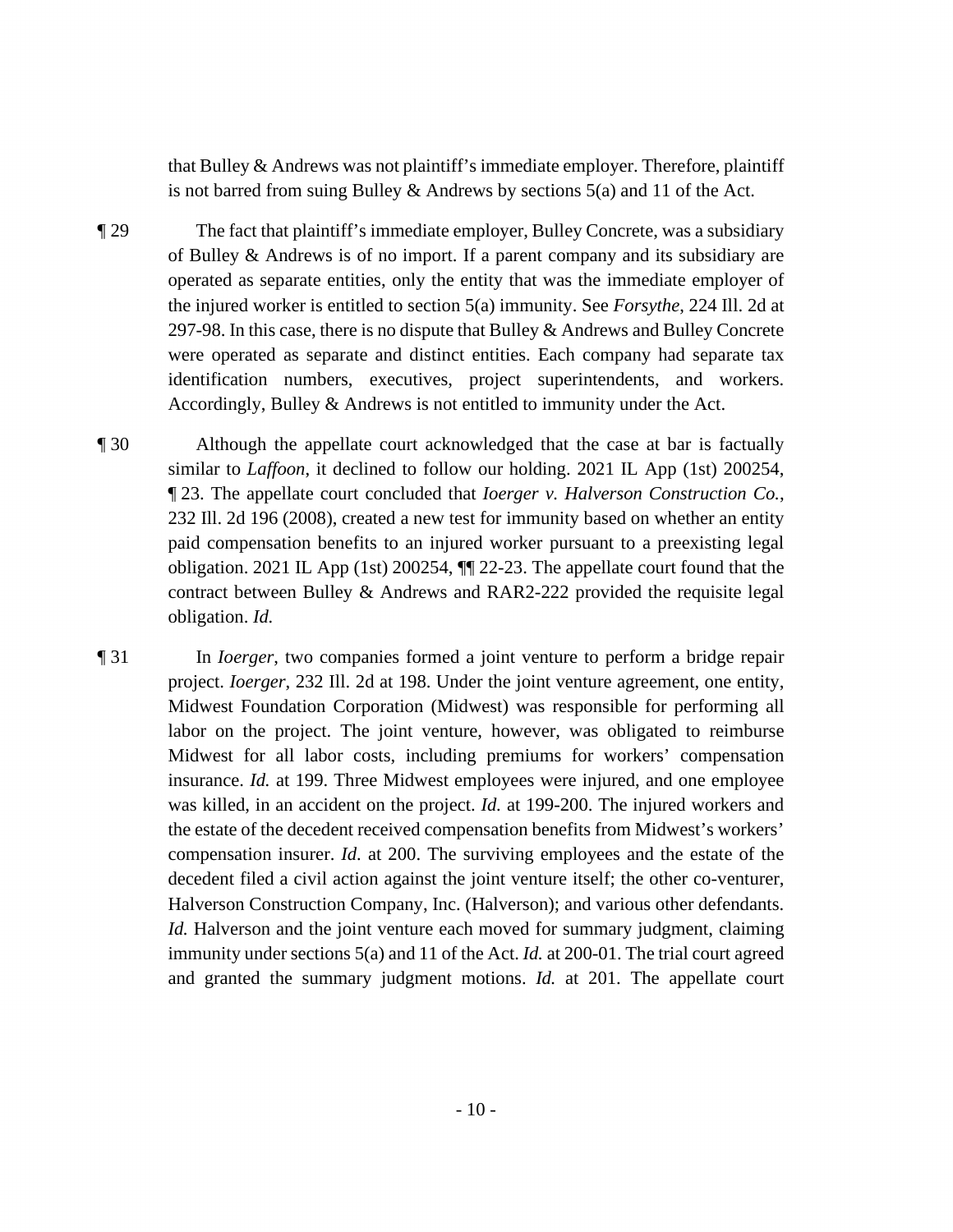reversed (*Ioerger v. Halverson Construction Co.*, 377 Ill. App. 3d 223 (2007)). *Ioerger*, 232 Ill. 2d at 201.

- the joint venture itself, we found that, under Illinois law, joint ventures are governed ¶ 32 On appeal to this court, we addressed the specific issue of "whether the immunity afforded to an employer by the exclusive remedy provisions of the Workers' Compensation Act \*\*\* extends to the employer's co-venturer in a joint venture and to the joint venture itself." *Id.* at 198. We examined the express terms of the Act and noted that the exclusive remedy provisions extend to the employer and other specified entities, including agents of the employer. *Id.* at 201-02. As to by partnership principles. *Id.* at 202. Thus, the joint venture was not a separate legal entity under partnership law, and it was inseparable from its constituent entities. *Id.*  at 202-03. We therefore concluded that, if each member of the joint venture was immunized, it necessarily followed that the joint venture itself was shielded by the exclusive remedy provisions of the Act. *Id.* at 203.
- ¶ 33 A secondary reason to our holding in *Ioerger* was the existence of an agreement between the joint venture and the direct employer of the workers that required the granting the joint venture immunity was appropriate "[b]ecause the Joint Venture joint venture to reimburse the employer for all labor costs, including workers' compensation insurance premiums. *Id.* at 203-04. Accordingly, we concluded that bore the expense of the workers' compensation premiums and was thus responsible for making workers' compensation benefits available to plaintiffs," and "it was entitled to avail itself of the Act's exclusive remedy provisions." *Id.* at 204.
- service, advice or recommendations for the employer or the agents or employees of ¶ 34 *Ioerger* did not abrogate *Laffoon*. *Ioerger* did not discuss *Laffoon* because *Ioerger* concerned the specific and completely different issue of whether a joint venture is an agent of its members for purposes of immunity under section 5(a), which specifically provides that agents of an employer are also entitled to immunity. Section 5(a) of the Act plainly lists the specific entities entitled to immunity. Those entities include the employer of the injured worker, agents of the employer, the employer's insurer and broker, and "any service organization that is wholly owned by the employer, his insurer or his broker and that provides safety any of them." 820 ILCS 305/5(a) (West 2016).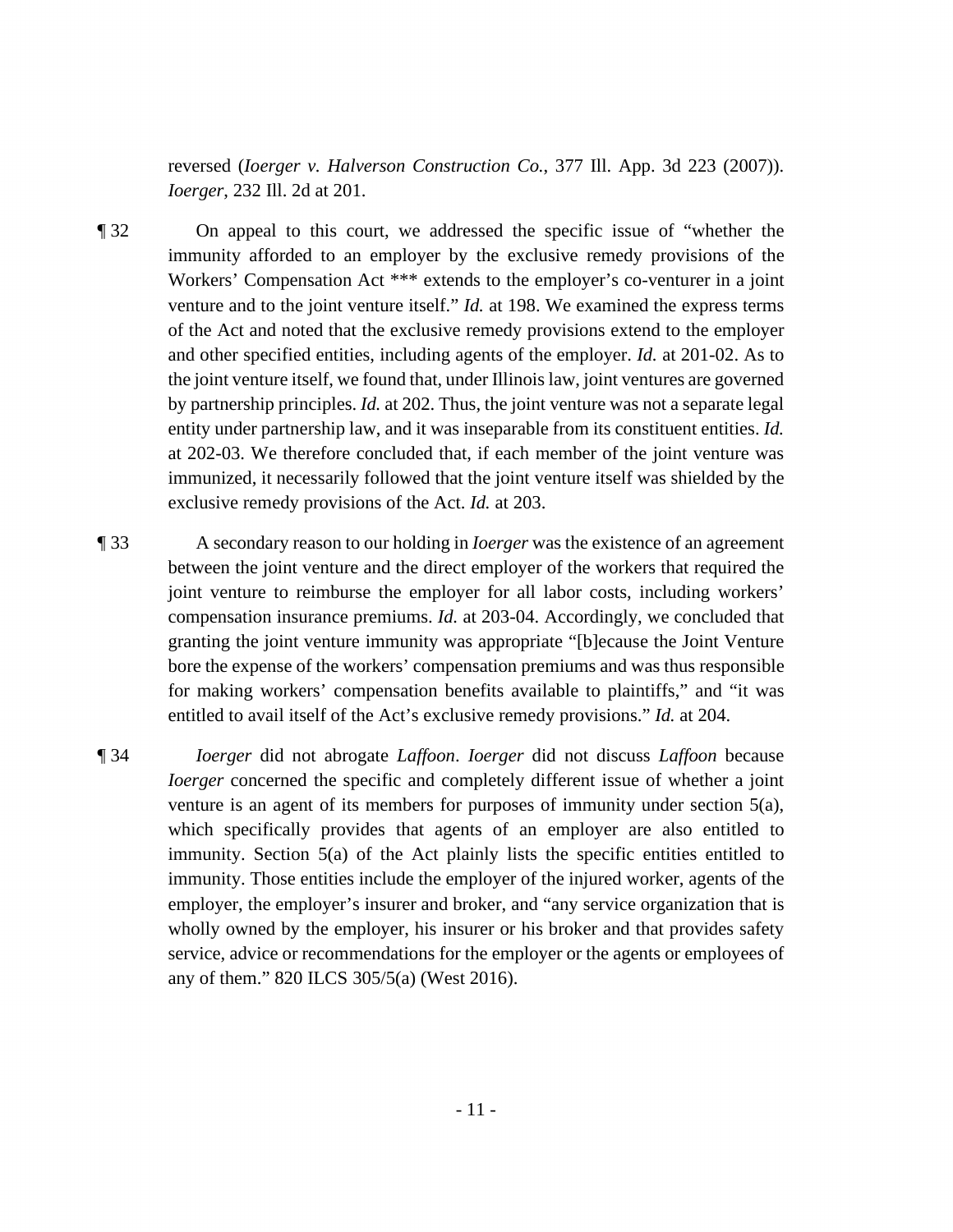- ¶ 35 Section 5(a) of the Act includes no category granting nonemployers of the injured worker the ability to acquire immunity by either paying workers' compensation insurance premiums on behalf of the injured worker's direct employer or compensation benefits directly, as Bulley & Andrews did here. Nor does the Act make any provision for an entity that is legally distinct from the immediate employer to insulate itself against liability for its negligence by paying workers' compensation insurance premiums or benefits on behalf of the immediate employer of an injured worker. See *Burge v. Exelon Generation Co.*, 2015 IL App (2d) 141090, ¶ 14. To recognize a means by which immunity may be purchased by a general contractor who is not the injured worker's immediate employer would be contrary to the intended purpose of the Act. *Id.*
- ¶ 36 Moreover, while the Act bars an employee from bringing a civil suit directly against his or her employer, it does not limit the employee's recovery from a thirdparty general contractor. See 820 ILCS 305/5(a), (b) (West 2016). The "injured employee may also have a cause of action against a third party to the employment relationship, such as a general contractor, whose negligence allegedly caused or contributed to the employee's injuries." *Virginia Surety Co. v. Northern Insurance Co. of New York*, 224 Ill. 2d 550, 557 (2007). Section 5(b) of the Act explicitly provides:

 "Where the injury or death for which compensation is payable under this Act obtained and paid, or settlement is made with such other person, either with or was caused under circumstances creating a legal liability for damages on the part of some person other than his employer to pay damages, then legal proceedings may be taken against such other person to recover damages notwithstanding such employer's payment of or liability to pay compensation under this Act. In such case, however, if the action against such other person is brought by the injured employee or his personal representative and judgment is without suit, then from the amount received by such employee or personal representative there shall be paid to the employer the amount of compensation paid or to be paid by him to such employee or personal representative including amounts paid or to be paid pursuant to paragraph (a) of Section 8 of this Act." 820 ILCS 305/5(b) (West 2016).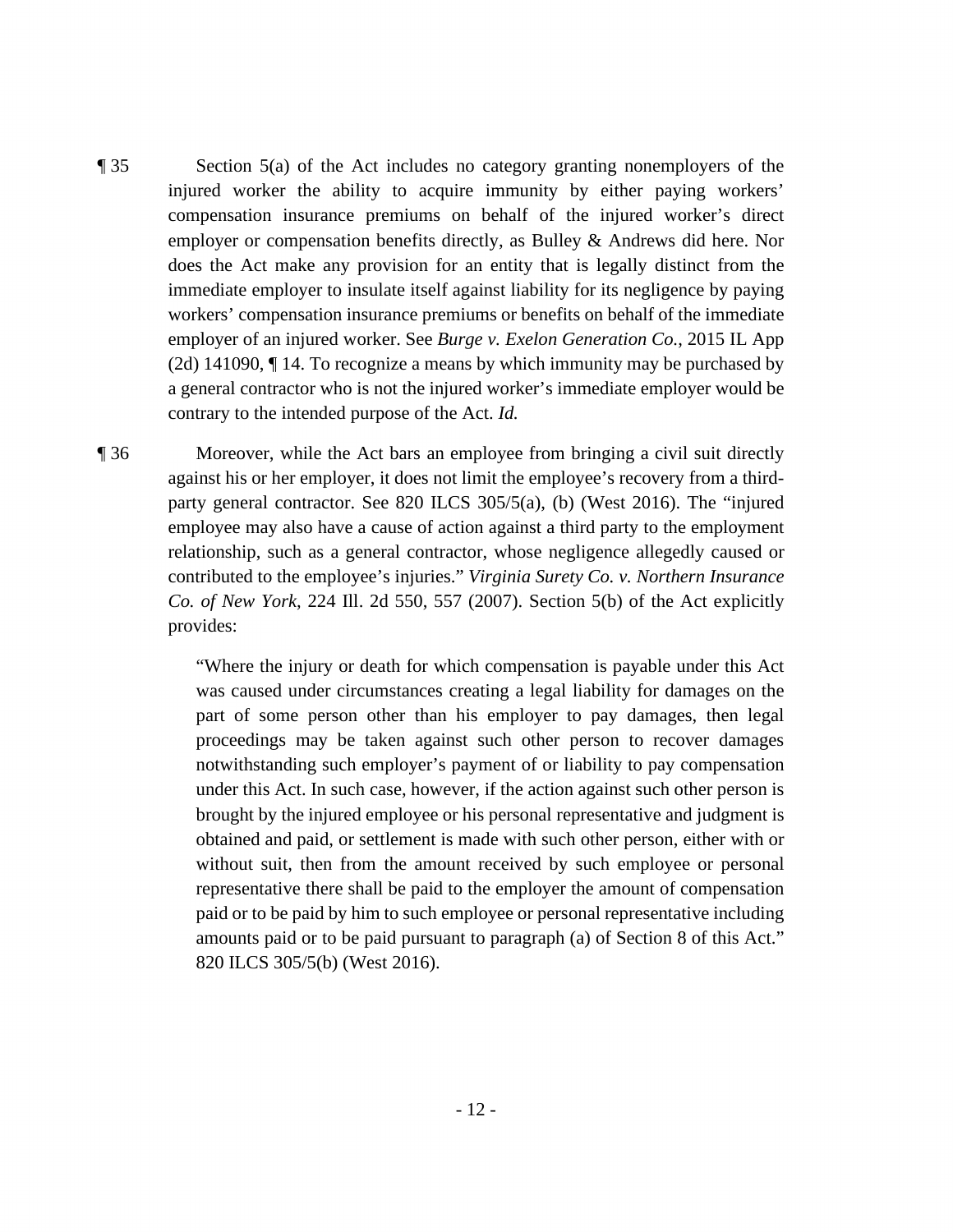As such, the Act accords with the principle that the ultimate loss from wrongdoing should fall upon the wrongdoer as long as it is not the "employer." *In re Estate of Dierkes*, 191 Ill. 2d 326, 332 (2000).

- ¶ 37 Our decision in *Ioerger* was, therefore, clearly limited to the specific factual situation involving a joint venture and the existence of an agreement between the joint venture and the direct employer of the workers that required the joint venture to reimburse the employer for all labor costs, including workers' compensation insurance premiums. *Ioerger* differs in material facts and is clearly distinguishable from the facts of this case.
- ¶ 38 Here, Bulley & Andrews was not in a joint venture with plaintiff's immediate employer, Bulley Concrete, and had no legal obligation to provide workers' compensation insurance for Bulley Concrete. The evidence in this case is that Bulley & Andrews and Bulley Concrete operated as distinct business entities. There was no written contract between Bulley & Andrews and Bulley Concrete that required Bulley & Andrews to provide workers' compensation insurance or benefits to Bulley Concrete employees. We conclude that Bulley & Andrews was not, therefore, an agent entitled to avail itself of the Act's exclusive remedy provisions.
- inapplicable to this case. Thus, not only was Bulley  $\&$  Andrews not an agent ¶ 39 Further, even if Bulley & Andrews had met the agency requirements of the Act, we reject Bulley & Andrews's argument that it had a preexisting legal obligation under its agreement with RAR2-222 to provide workers' compensation insurance for the construction project. We note that Bulley Concrete was not a party to this agreement and, therefore, had no right to enforce any alleged obligation of Bulley & Andrews. Moreover, the agreement did not provide for Bulley & Andrews to purchase workers' compensation insurance for Bulley Concrete or provide workers' compensation insurance for any of its employees or for any subcontractor it used for the project. The agreement only provided that Bulley & Andrews would purchase insurance that would "protect [Bulley & Andrews] from claims \*\*\* which may arise out of or result from [Bulley & Andrews] operations and completed operations under the Contract and for which [Bulley & Andrews] may be legally liable whether such operations be by [Bulley & Andrews] or by a Subcontractor," including workers' compensation claims. The contract provision is, therefore,